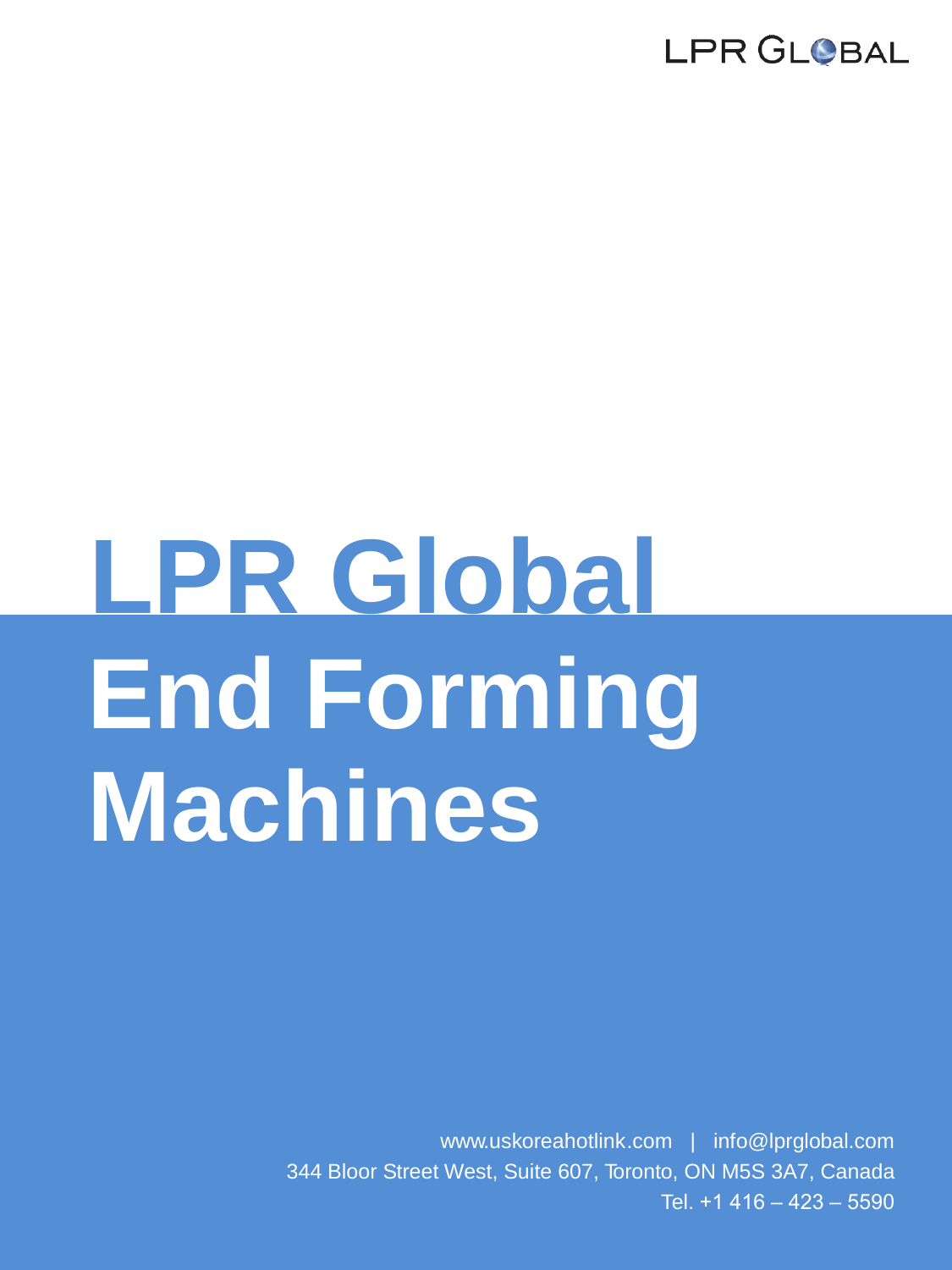#### **Features**

- Expanding, Swaging, Reducing, Notching and Curling functions
- Single-Head and Double-Head End Forming Machines available
- Customized machine design suited to the customer's cycle time and line layout
- Available with up to 4 forming heads or with integrated leak testers

#### **Standard End Forming Machines and Finished Pipe Ends**

| 2 Head Standard End Forming Machine |                         | 4 Head End Forming Machine |                    |
|-------------------------------------|-------------------------|----------------------------|--------------------|
|                                     |                         |                            |                    |
| Double Flanged Ends                 | <b>Curved Expanding</b> | <b>Straight Expanding</b>  | Double End Forming |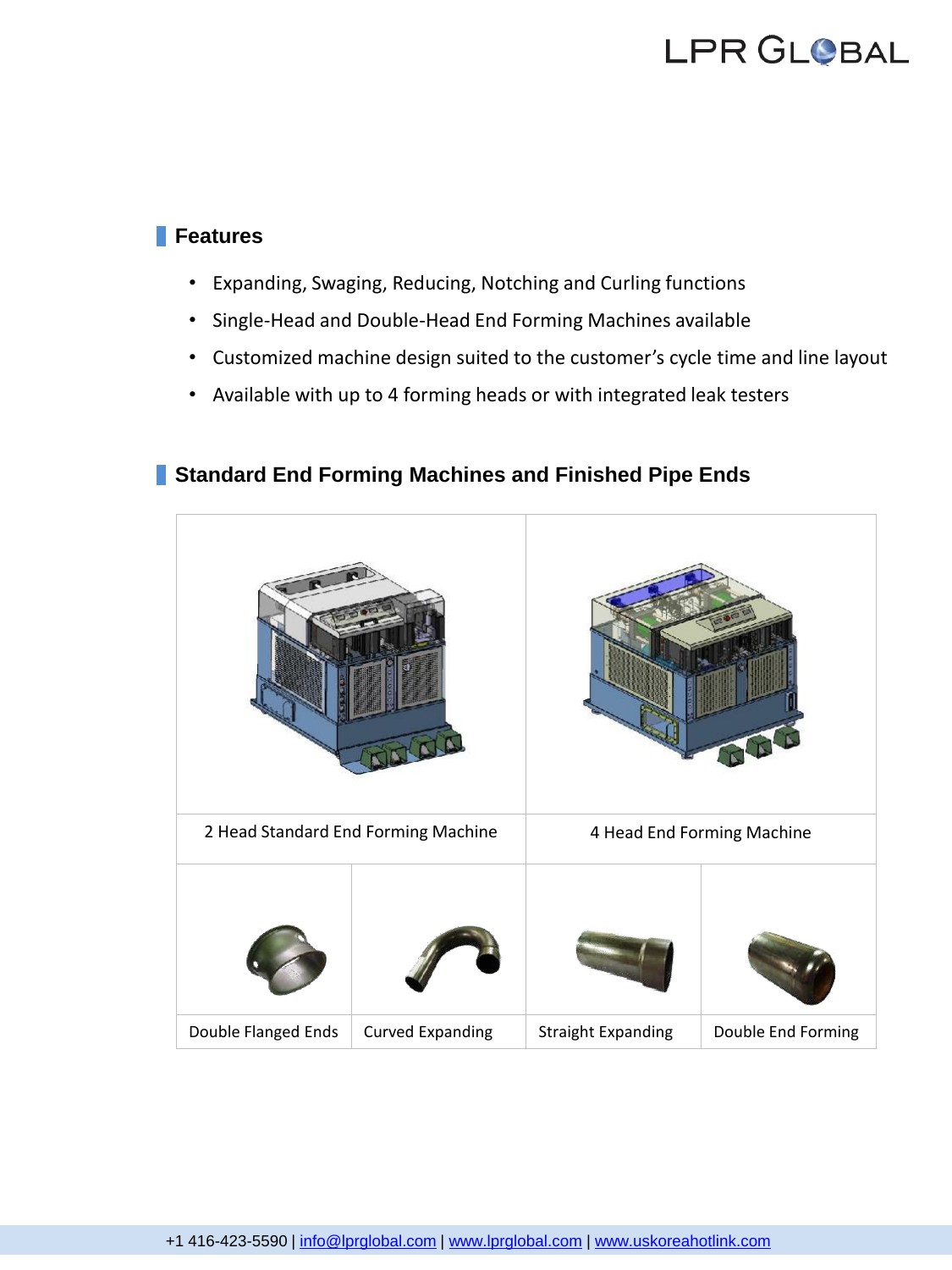#### **1 Head End Forming Machines with Built-in Leak Testers**



Includes 1 Forming Head for Reducing, Swaging and Expanding, and 1 Leak Tester

#### **2 Head End Forming Machines**

- 2 Independent Forming Heads for Expanding and Reducing
- Specially designed device to prevent tool damage
- Poka Yoke design

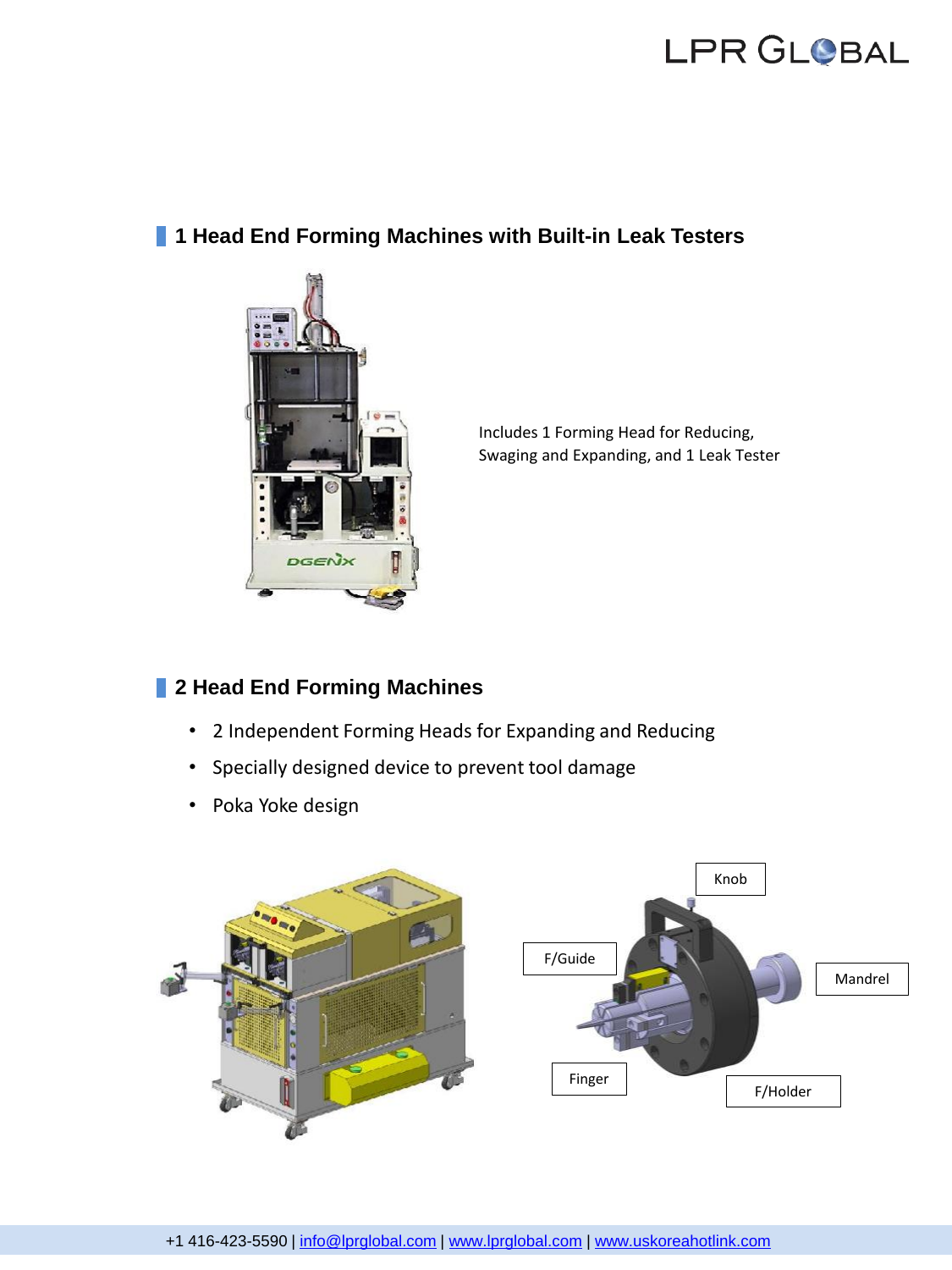#### **2 Head End Forming Machines Tooling**







Expanding Tool and Expanded Pipe End



Slotting Tool and Slotted Pipe End



Reducing Tool and Reduced Pipe End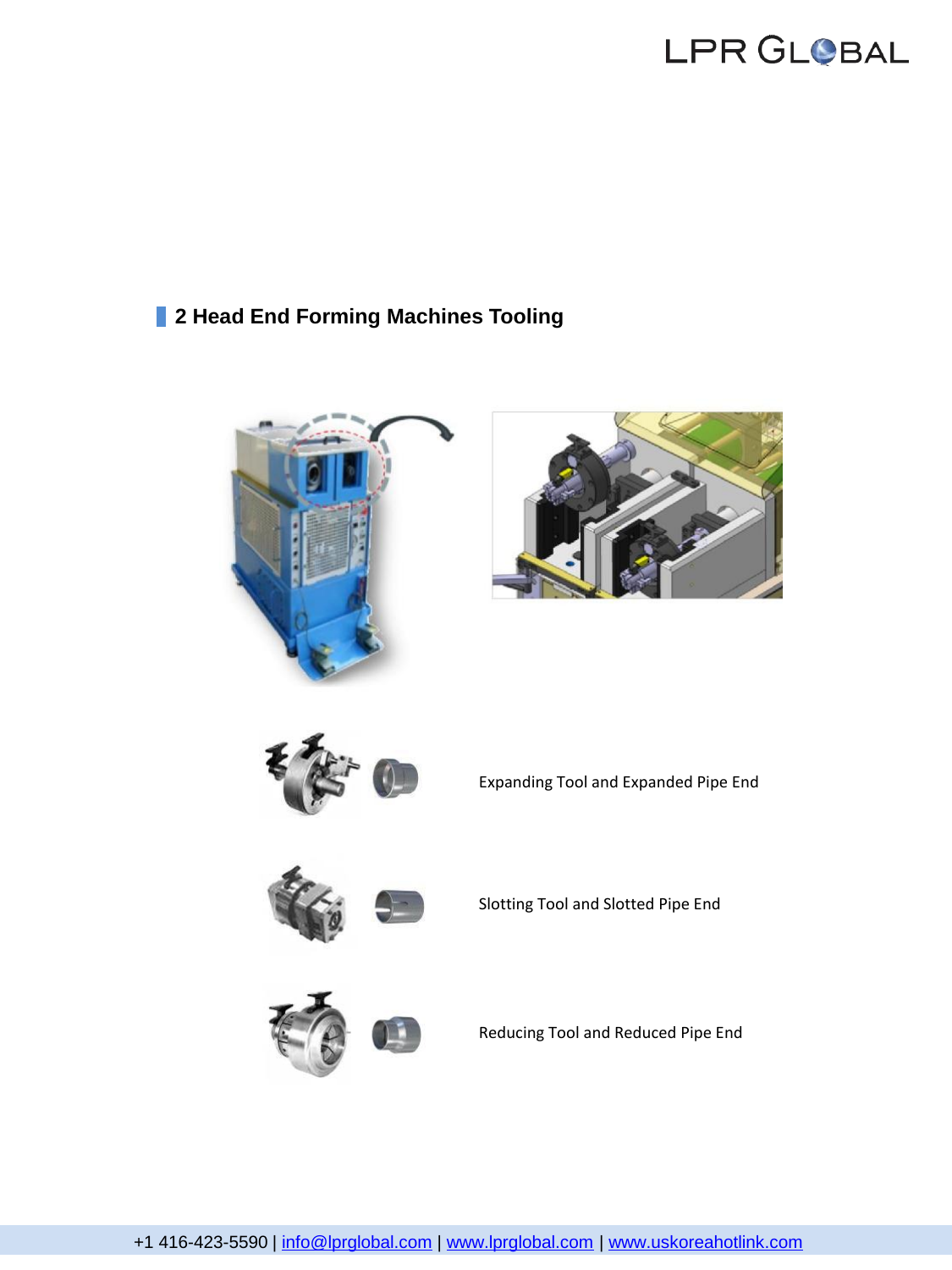#### **3 Head End Forming Machines**



### **Pipe Swaging End Forming Machines**



+1 416-423-5590 | [info@lprglobal.com](mailto:info@lprglobal.com) | [www.lprglobal.com](http://www.lprglobal.com/) | [www.uskoreahotlink.com](http://www.uskoreahotlink.com/)